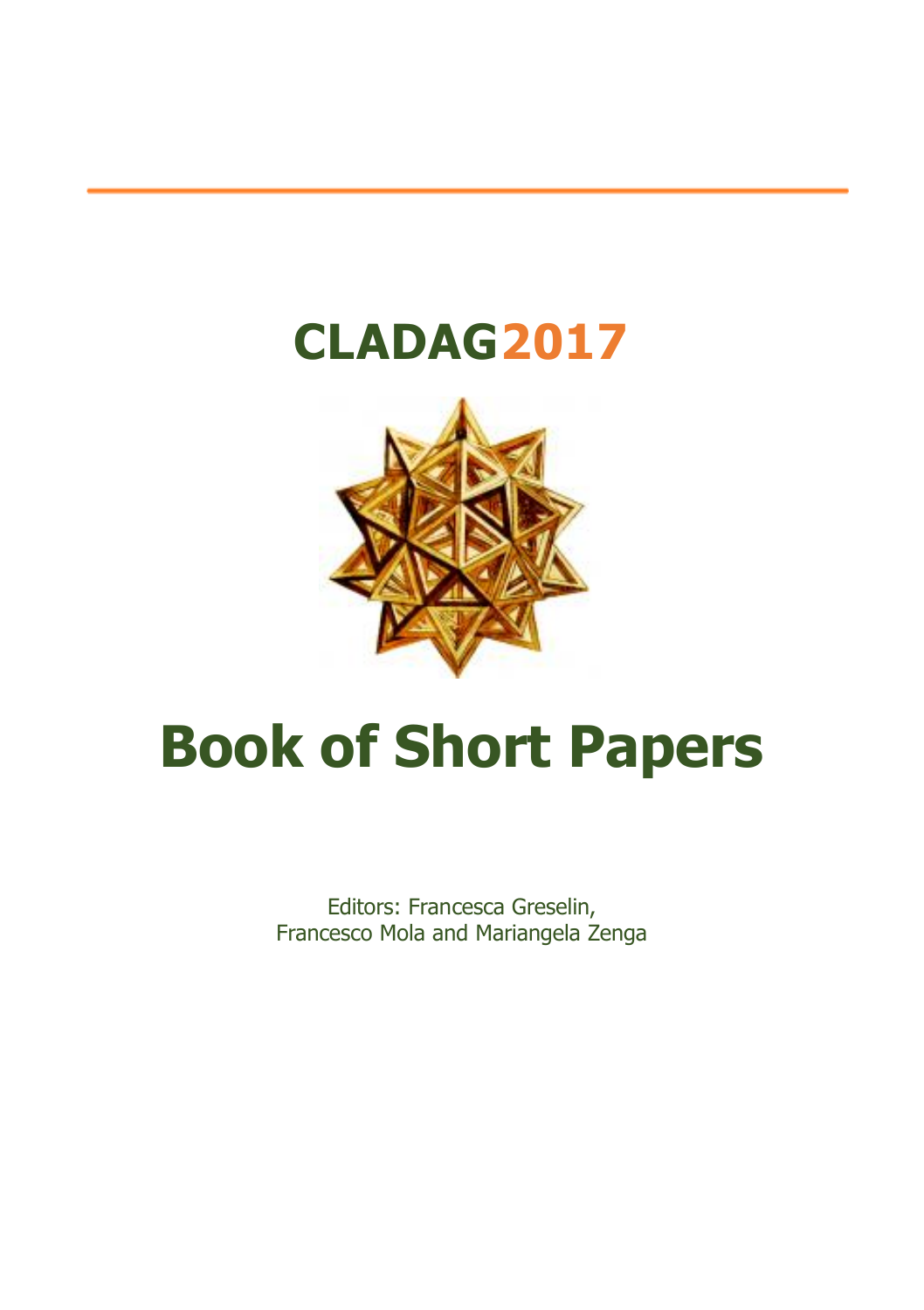©2017, Universitas Studiorum S.r.l. Casa Editrice via Sottoriva, 9 - 46100 Mantova (MN) P. IVA 02346110204 E-book (PDF version) published in September 2017 ISBN 978-88-99459-71-0

This book is the collection of the Abstract / Short Papers submitted by the authors of the International Conference of The CLAssification and Data Analysis Group (CLADAG) of the Italian Statistical Society (SIS), held in Milan (Italy), University of Milano-Bicocca, September 13-15, 2017.

Euro 9,00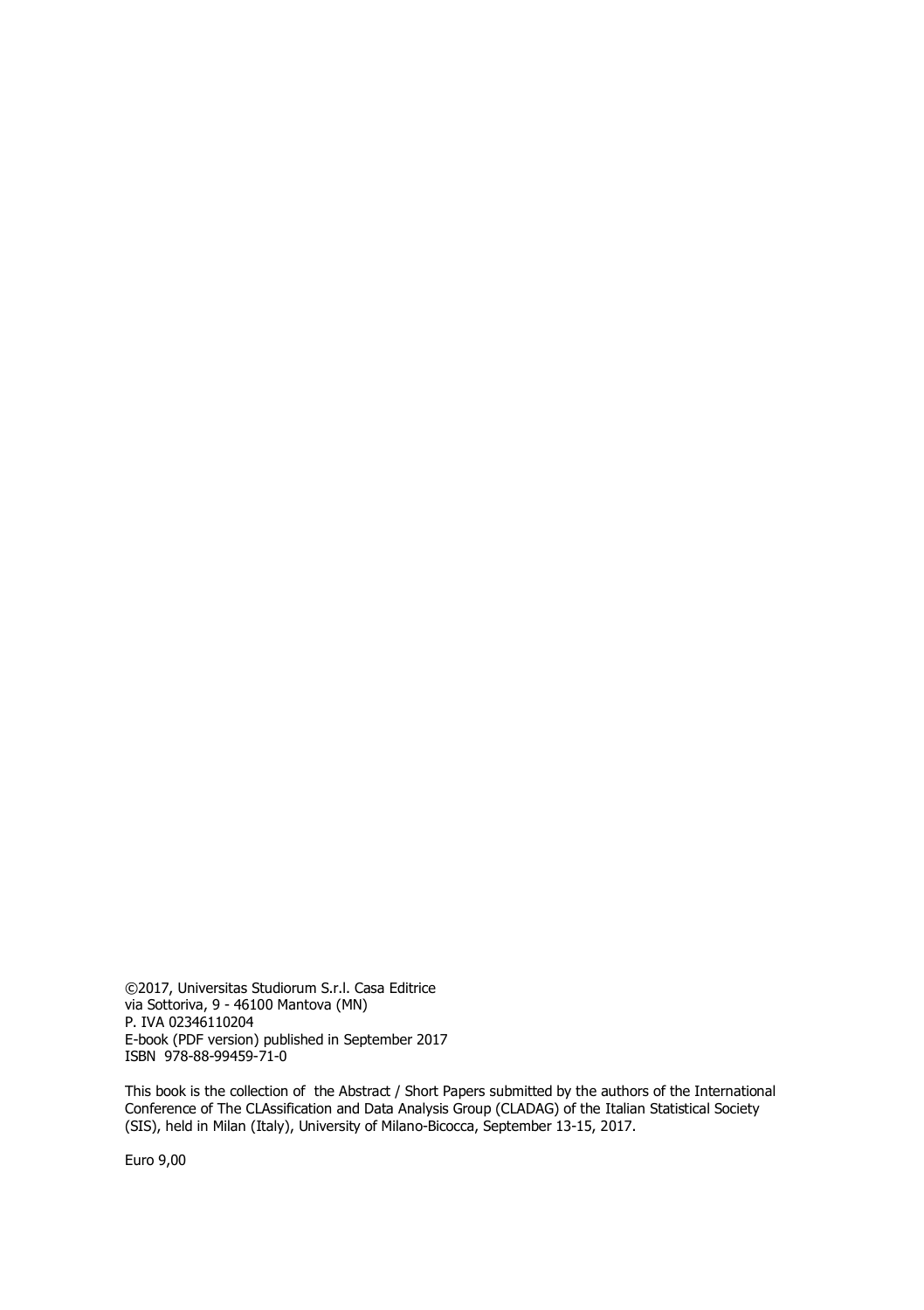### **Contributed sessions**

#### **Classification of Multiway and Functional Data**

A generalized Mahalanobis distance for the classification of functional data Andrea Ghiglietti, Francesca Ieva, Anna Maria Paganoni Classification methods for multivariate functional data with

applications to biomedical signals Andrea Martino, Andrea Ghiglietti, Anna M. Paganoni

A new Biclustering method for functional data: theory and applications Jacopo Di Iorio, Simone Vantini

A leap into functional Hilbert spaces with Harold Hotelling Alessia Pini, Aymeric Stamm, Simone Vantini

#### **Sampling Designs and Stochastic models**

Statistical matching under informative probability sampling Daniela Marella, Danny Pfeffermann

Goodness-of-fit test for discrete distributions under complex sampling design Pier Luigi Conti

Structural learning for complex survey data Daniela Marella, Paola Vicard

The size distribution of Italian firms: an empirical analysis Anna Maria Fiori, Anna Motta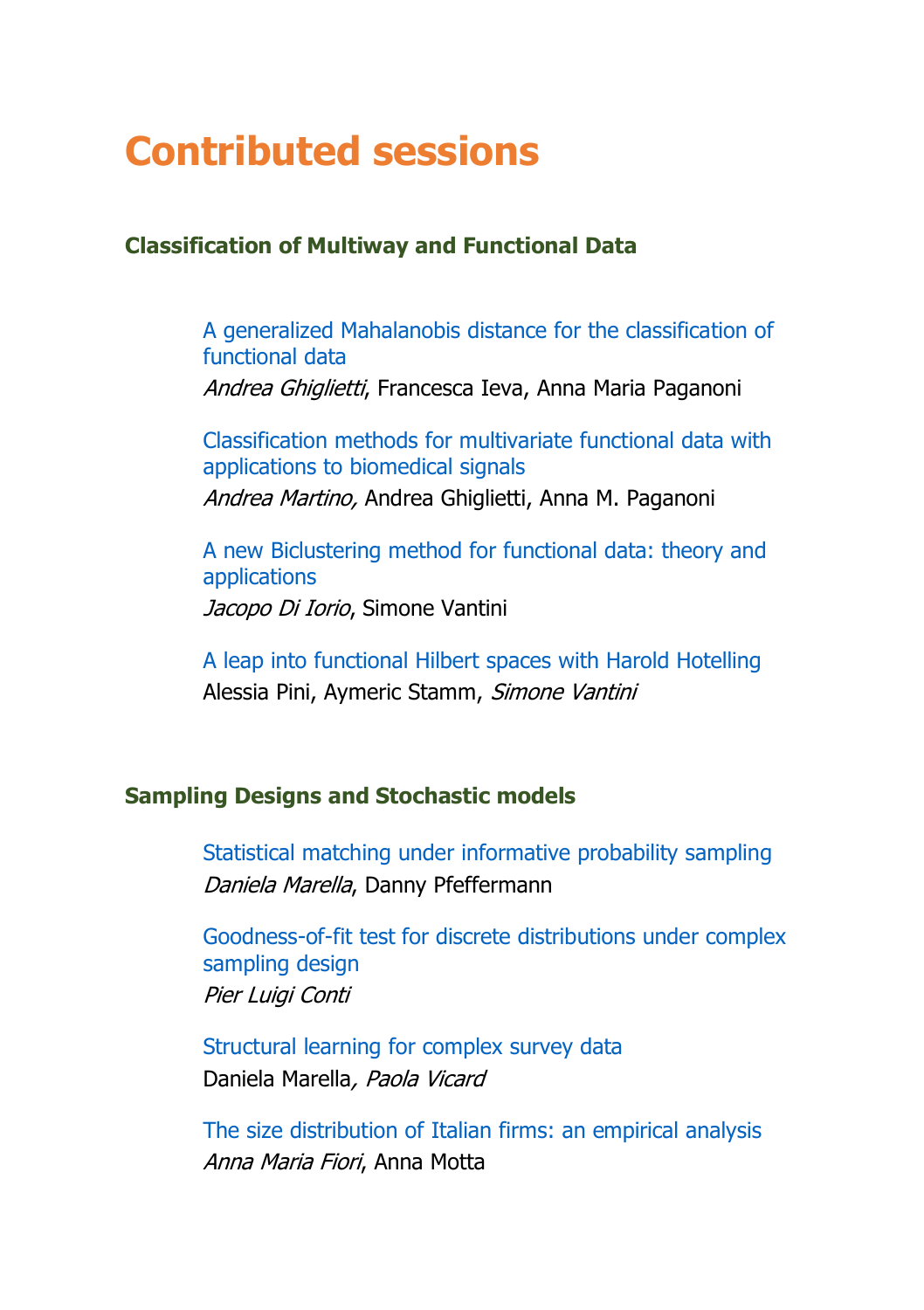#### **Robust statistical methods**

New proposal for clustering based on trimming and restrictions

Luis Angel Garcia Escudero, Francesca Greselin, Aqustin Mayo Iscar

Wine authenticity assessed via trimming

Andrea Cappozzo, Francesca Greselin

Robust and sparse clustering for high-dimensional data Sarka Brodinova, Peter Filzmoser, Thomas Ortner, Maia Zaharieva, Christian Breiteneder

M-quantile regression for multivariate longitudinal data Marco Alfo', Maria Francesca Marino, Maria Giovanna Ranalli, Nicola Salvati, Nikos Tzavidis

#### **New proposals in Clustering methods**

Reduced K-means Principal Component Multinomial Regression for studying the relationships between spectrometry and soil texture Pietro Amenta, Antonio Lucadamo, Antonio Pasquale Leone

Comparing clusterings by copula information based distance Marta Nai Ruscone

Fuzzy methods for the analysis of psychometric data Isabella Morlini

Inverse clustering: the paradigm, its meaning, and illustrative examples

Jan W. Owsinski, Jaroslaw Stanczak, Karol Opara, Slawomir Zadrozny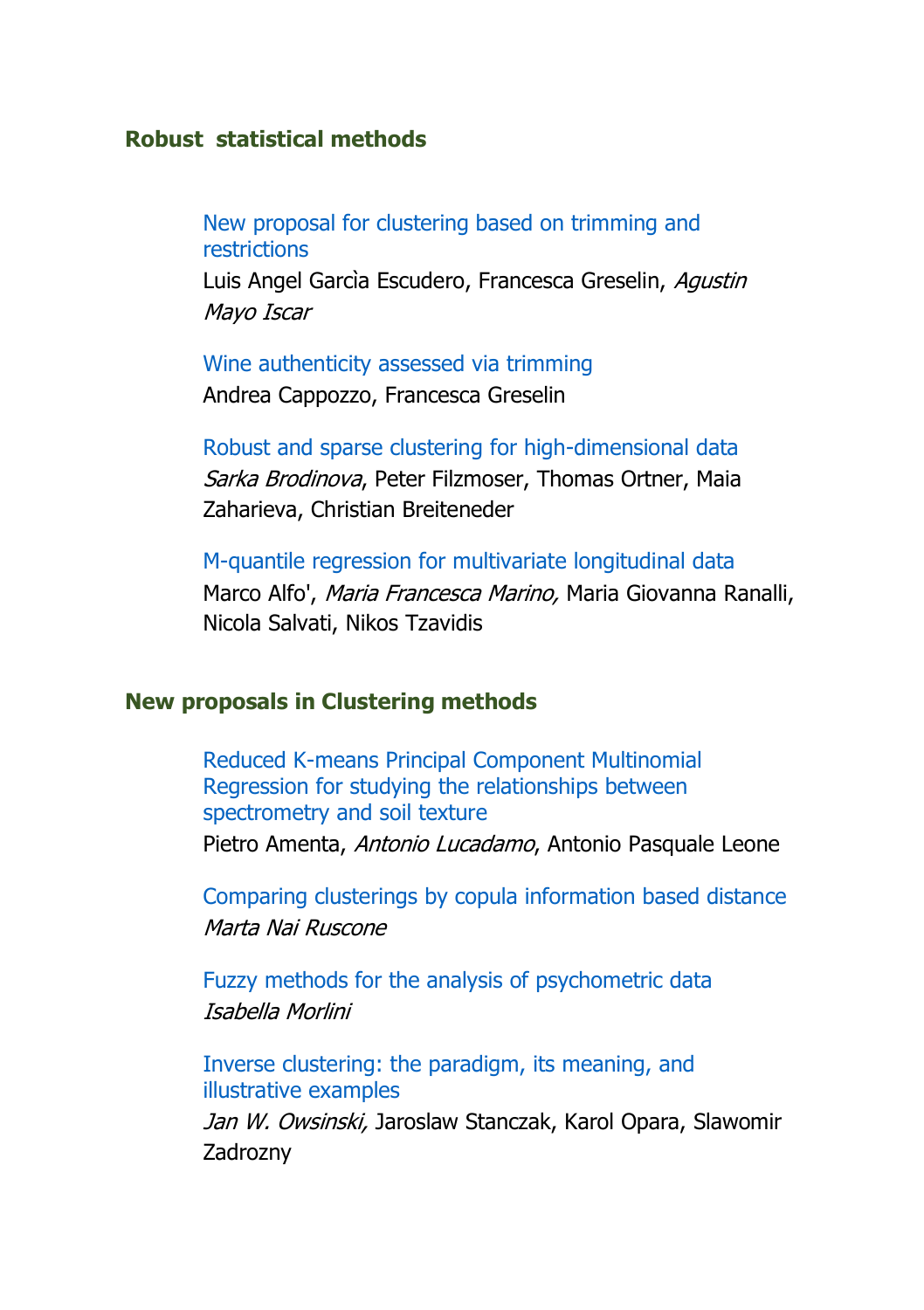#### NEW PROPOSALS FOR CLUSTERING BASED ON TRIMMING AND RESTRICTIONS

Luis Angel García Escudero<sup>1</sup>, Francesca Greselin<sup>2</sup> and Agustín Mayo Iscar<sup>1</sup>

<sup>1</sup> Departmento de Estadística e I.O., Universidad de Valladolid, (e-mail: lagarcia@eio.uva.es, agustin@med.uva.es)

<sup>2</sup> Department of Statistics and Quantitative Methods,University of Milano-Bicocca, (email: francesca.greselin@unimib.it)

ABSTRACT: TCLUST is a model-based clustering methodology, which employs trimming and restrictions for getting robust estimators. It is available in the *tclust* package at the CRAN website and in the FSDA Matlab library. Extensions of TCLUST modelling include clustering around linear subspaces, factor analyzers approaches and fuzzy proposals. Further research has been focused in allowing more flexible models for the components, based on the skew normal distribution. An important issue that may appear within TCLUST is the dependence of the obtained solutions from the input parameters. Therefore, a variety of tools have been developed to assist to the users in choosing these parameters. Theoretical and robustness properties for the TCLUST estimators have been proven, and many empirical evidences show the efficacy of the proposed methodology, in a wide variety of situations.

KEYWORDS: model based clustering, robustness, trimming, constraints

#### 1 TCLUST methodology

TCLUST methodology is included in robust model-based clustering. The robustness of this approach is based on the joint application of trimming and constraints. Here, we firstly introduce the basic release of the methodology, tailored for samples drawn from a finite mixture of a known number of normal populations. Our approach allows for adopting different weights in the clusters/mixtures components and different patterns for their scatters. It yields a restricted maximum likelihood estimator, corresponding to the classification likelihood of the mixture model, based on a  $(1 - \alpha)$  proportion of the observations. The selected observations are the ones with the highest contribution to the likelihood. The associated trimming refers to the non-selected observations, to eliminate the influence of the observations lying far from the bulk of the data, for all the components. The application of the scatter constraints,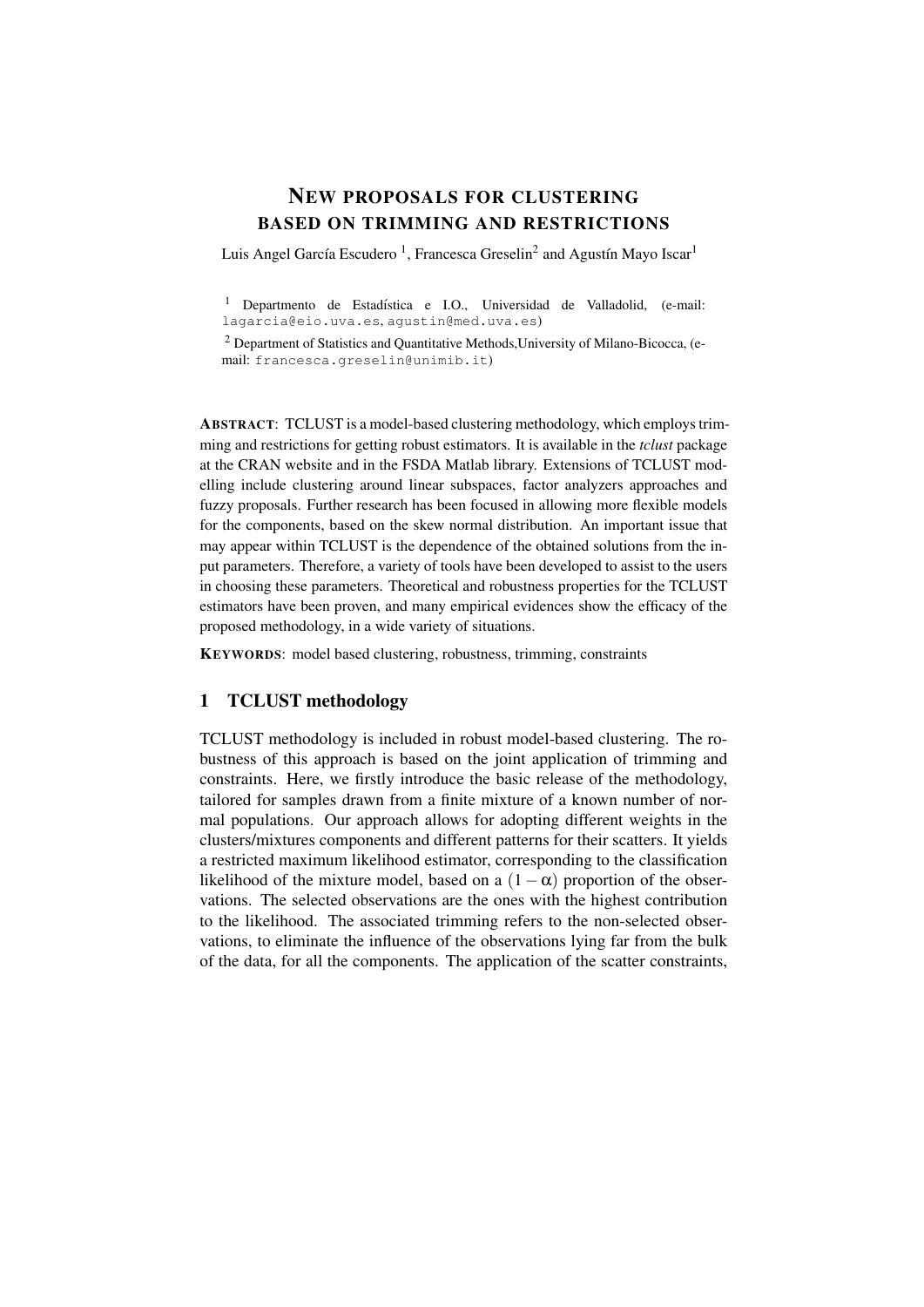along the estimation procedure, aims at avoiding all singularities in the likelihood, and to reduce the occurrence of spurious local maximizers. The constraints included in the basic version of TCLUST are expressed in terms of the eigenvalue restrictions. They control the relative size of all eigenvalues belonging to the components scatter matrices, by using a constant  $c$ , which is a parameter related with the level of strength of the restrictions. Therefore, the input parameters included in this basic version of the model are the number of components  $k$ , the level of trimming  $\alpha$ , corresponding to the percentage of eliminated observations, and the constant *c*, related with the level of the restrictions. It has been proven that the optimization problem solved by the TCLUST estimator is well-posed, therefore the estimator exists and it is consistent to the solution of the corresponding theoretical optimization. The seminal paper of TCLUST methodology is García Escudero *et al.* (2008), where the main statistical properties of the methodology have been presented. García Escudero *et al.* (2014) extended this methodology to mixture model estimation. Robustness properties of TCLUST methodology related to the influence function and the breakdown point of the estimator can be found in Ruwet *et al.* (2012) and Ruwet *et al.* (2013). The TCLUST algorithm is a classification EM algorithm, which has been adapted for finding the maximum in the constrained parameter space. To get it, at each M step an explicit function in  $2kp+1$  values has been provided (*p* is the dimension of the multivariate observations). The derived algorithm is a substantial improvement over the initial release, based on Dijkstra algorithm. Details about it can be found at Fritz *et al.* (2012). TCLUST is available in the CRAN website (in *tclust* package), and in the FSDA library of Matlab. The packages has been presented in Fritz *et al.* (2012) and Riani *et al.* (2012).

#### 2 TCLUST extensions

An important branch of TCLUST methodology has been developed for estimating clusters around linear subspaces. The joint application of trimming and constraints, specifically adapted to the new framework, allows to get robust estimators. The first available proposals (García-Escudero *et al.*, 2009, 2010, 2017) include clustering/mixture model approaches based on orthogonal/regression errors. As expected, this methodology works very well in presence of noisy observations, and with concentrated contamination as well. When the contamination is close to the model and located outside the support of the explanatory variables, the estimation can be modified in a substantial way by the ouliers, even if it is still protected against breaking down. To avoid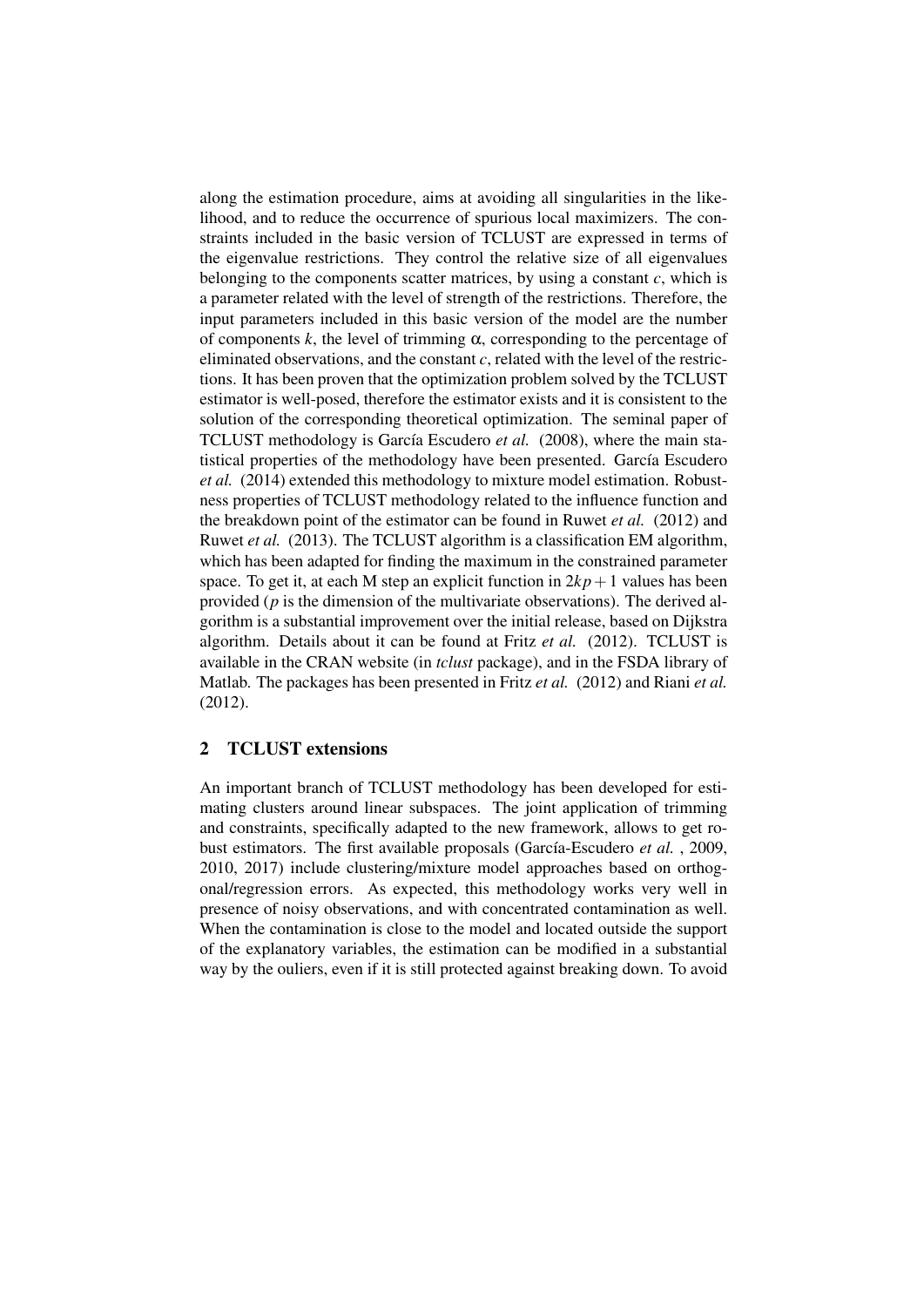this undesirable effect, initial proposals included a second trimming step, applied on the surviving observations after the usual trimming. The second trimming step has been added for eliminating the more distant observations, in terms of the explanatory variables. Indeed, they are classically considered as the most influential ones for linear estimation. García-Escudero *et al.* (2017) proposed the robustification of the mixtures of regression by employing the cluster-weighted model. With this choice, a modelization for the explanatory variables is provided, apart from the usual Gaussian assumption on the regression errors. Therefore the cluster-weighted model allows to implement simultaneously both versions of trimming. This approach avoids not only the harmful influence of observations located far from the linear model, it also eliminates the potentially more dangerous effects of observations having outlying values of the explanatory variables.

A second important extension of TCLUST is related to Flury's paper (Flury, 1984), where the author motivated the utility of common principal components by showing several applications in different areas, ranging from Biometry to Industry. It corresponds to a constrained estimation of the eigenvectors of the covariance matrices, to get the same set of eigenvectors for all the components. This model is included in the collection of 14 parsimonious mixture models proposed by Celeux & Govaert (1995). Browne & McNicholas (2014) improved the classical available algorithm from Flury (1984) for the common principal components model. Now, we have implemented a robust version, based on trimming and constraints, for the estimation of the set of parsimonious models. To get it, the algorithms were modified, in a very natural way, by incorporating also constraints for the eigenvectors to the classical constraints for the eigenvalues.

Successful proposals for robustifying mixture model estimation in high dimensional settings, still based on trimming and restrictions, have also been presented in the literature. García-Escudero *et al.* (2016b) and Rivera-García *et al.* (2017) introduced robust methodologies for estimating mixtures of factor analyzers and for clustering of functional data, respectively.

Further, fuzzy extensions of TCLUST methodology are available, whose robustness is based on the joint implementation of trimming and constraints. The seminal paper is Fritz *et al.* (2013) for clustering observations in a multivariate space. More recent proposals have been focused on clustering around linear subspaces (Dotto *et al.*, 2016) and mixtures of factor analyzers (García-Escudero *et al.* , 2016b). In this fuzzy context, additional input parameters should be incorporated in the modelization. They are related with the level of fuzziness and the proportion of observations with hard assignment the user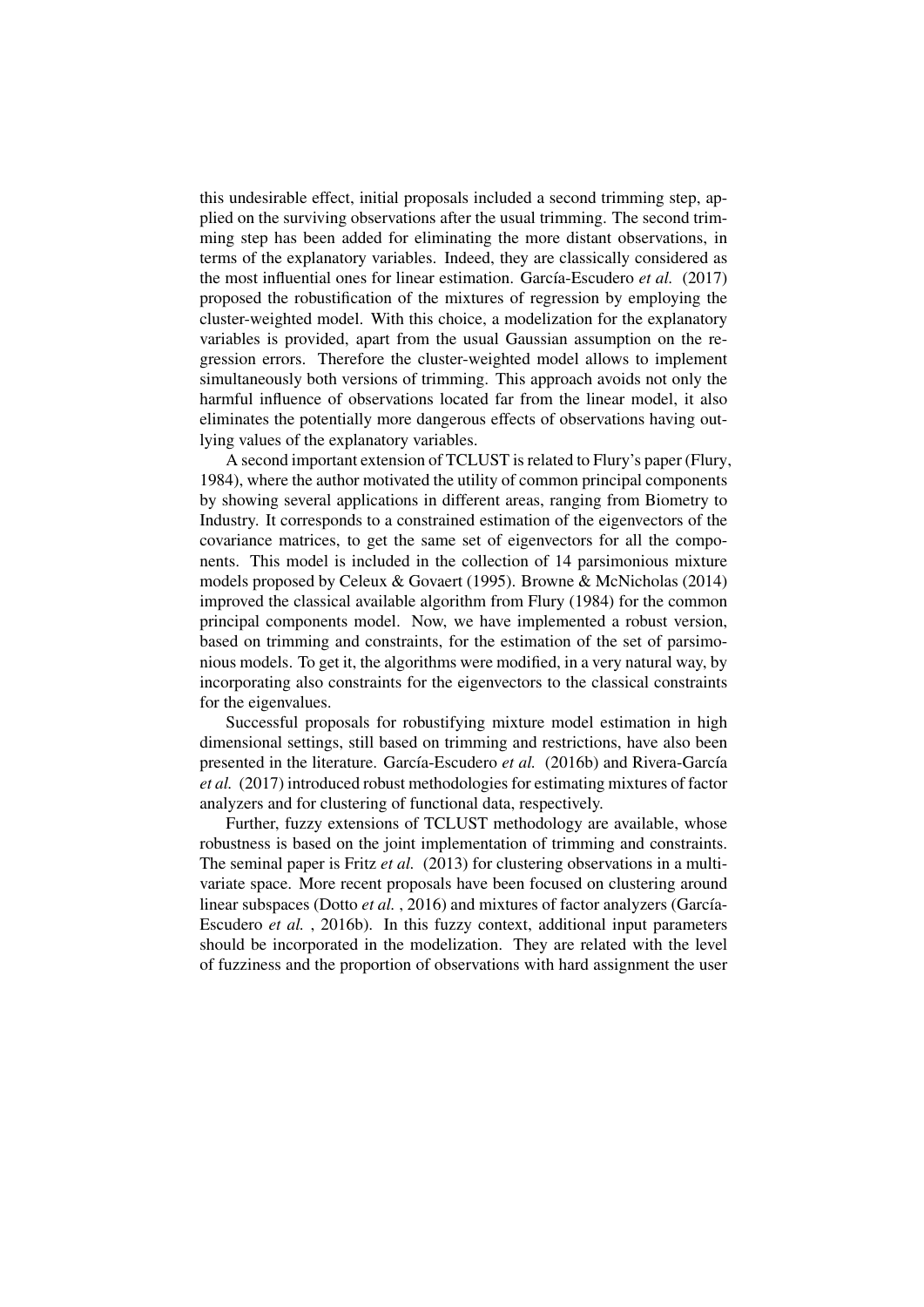wants to have in the obtained solution.

An important issue in all of the previously mentioned proposals is related with the delicate choice of the input parameters. As expected, they have to be provided by the user. García-Escudero et al. (2011) proposed exploratory tools for chosing the number of clusters and the level of trimming. To decrease the dependence from the chosen level of trimming, Dotto *et al.* (2017) proposed a reweighted approach. García Escudero *et al.* (2015) and Cerioli *et al.* (2017) analyzed the role of the restriction level  $c$  in the estimation. They provided feasible strategies for facing this problem.

A remarkable extension to the TCLUST methodology has been focussed on widening the choice and the features of the component models, to increase its adaptability and to improve goodness of fit. Skew-symmetric models are now available at the component level, in mixture model estimation. Most of the recent research in this setting has been focussed in the skew-t distribution (Lee & McLachlan (2014) provides an in-depth review). This choice is very popular because, additionally, it increases the resistance to the outliers for mixture estimation, by accommodating them with its heavy tails. By applying trimming, the properties of the skew-t become not so crucial when considering model resistance to outliers. In this way, new approaches based on the "basic" skew model, that is the skew normal, have been proposed by García-Escudero, Greselin, Mayo-Iscar (2016).

#### References

- BROWNE, R.P., & MCNICHOLAS, P.D. 2014. Estimating common principal components in high dimensions. *Advances in Data Analysis and Classification*, 8, 217–226.
- CELEUX, G., & GOVAERT, G. 1995. Gaussian parsimonious clustering models. *Pattern Recognition*, 28, 781–793.
- CERIOLI, A., GARCÍA-ESCUDERO, L.A., MAYO-ISCAR, A., & RIANI, M. 2017. Finding the Number of Normal Groups in Model-Based Clustering via Constrained Likelihoods. *Submitted*.
- DOTTO, F., FARCOMENI, A., GARCÍA-ESCUDERO, L.A., & MAYO-ISCAR, A. 2016. Robust Fuzzy Clustering via Trimming and Constraints. *Soft Methods for Data Science, Advances in Intelligent Systems and Computing*, 456, 197–204.
- DOTTO, F., FARCOMENI, A., GARCÍA-ESCUDERO, L.A., & MAYO-ISCAR, A. 2017. A Reweighting Approach to Robust Clustering. *Statistics and Computing*, To appear.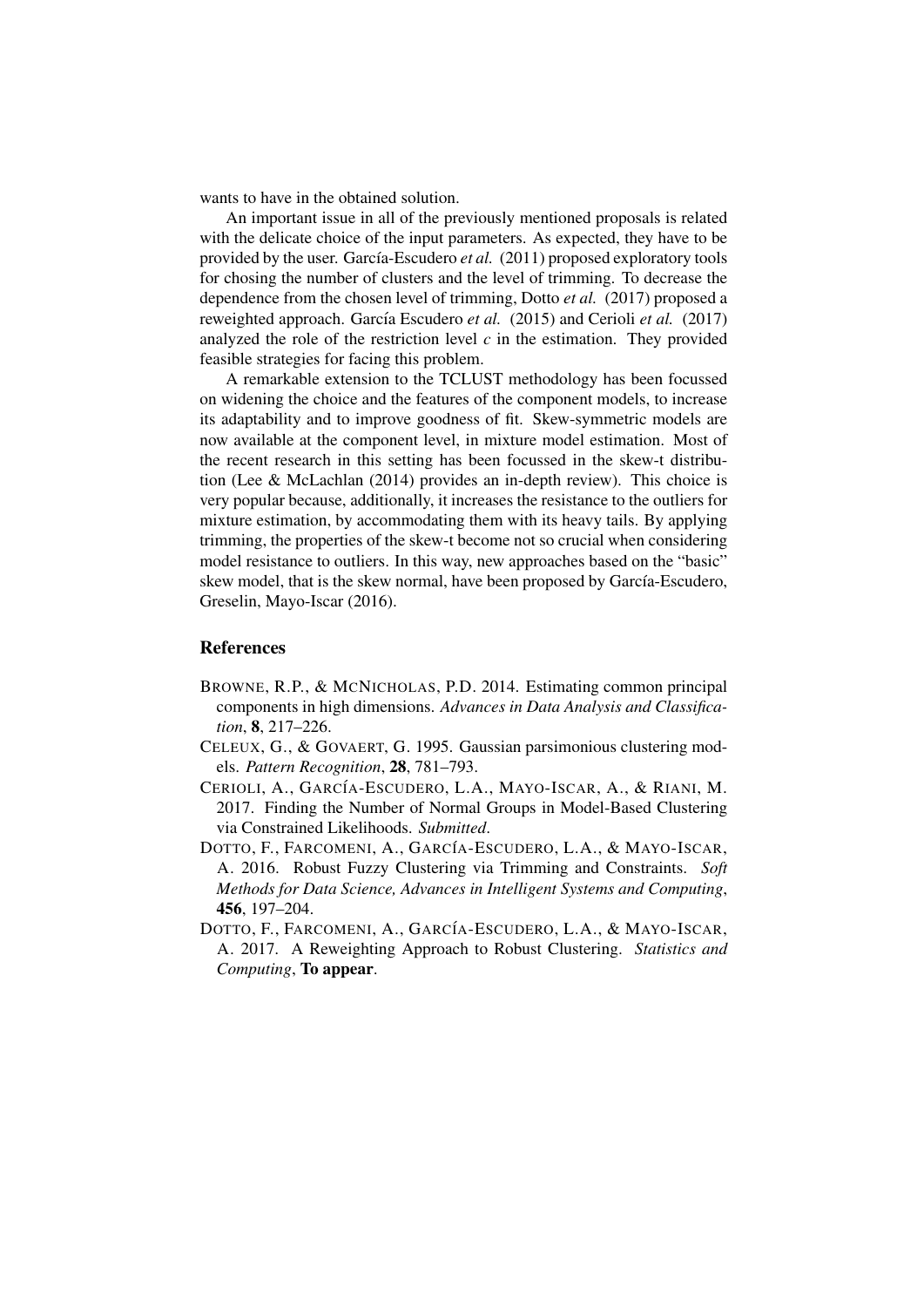- FLURY, B. N. 1984. Common principal components in k groups. *Journal of the American Statistical Association*, 79, 892–898.
- FRITZ, H., GARCÍA ESCUDERO, L.A., & MAYO-ISCAR, A. 2012. Tclust: An r package for a trimming approach to cluster analysis. *Journal of Statistical Software*, 12, 1–26.
- FRITZ, H., GARCÍA ESCUDERO, L.A., & MAYO-ISCAR, A. 2013. Robust constrained fuzzy clustering. *Information Sciences*, 245, 38–52.
- GARCÍA ESCUDERO, L.A., GORDALIZA, A., MATRÁN, C., & MAYO-ISCAR, A. 2008. A General Trimming Approach to Robust Cluster Analysis. *Annals of Statistics*, 36, 1324–1345.
- GARCÍA-ESCUDERO, L.A., GORDALIZA, A, SAN MARTÍN, R., VAN-AELST, S., & ZAMAR, R. 2009. FSDA: A MATLAB toolbox for robust analysis and interactive data exploration. *Journal of the Royal Statistical Society Ser. B*, 71, 301–319.
- GARCÍA-ESCUDERO, L.A., GORDALIZA, A, SAN MARTÍN, R., & MAYO-ISCAR, A. 2010. Robust Clusterwise linear regression through trimming. *Computational Statistics and Data Analysis*, 54, 3057–3069.
- GARCÍA-ESCUDERO, L.A., GORDALIZA, A., MATRÁN, C., & MAYO-ISCAR, A. 2011. Exploring the number of groups in robust model-based clustering. *Statistics and Computing*, 21, 585–599.
- GARCÍA ESCUDERO, L.A., GORDALIZA, A., & MAYO-ISCAR, A. 2014. A constrained robust proposal for mixture modeling avoiding spurious solutions. *Advances in Data Analysis and Classification*, 8, 27–43.
- GARCÍA ESCUDERO, L.A., GORDALIZA, A., MATRÁN, C., & MAYO-ISCAR, A. 2015. Avoiding spurious local maximizers in mixture modeling. *Statistics and Computing*, 25, 619–633.
- GARCÍA-ESCUDERO, L.A., GRESELIN, F., & MAYO-ISCAR, A. 2016a. Robust estimation of mixture models with skew components via trimming and constraints. *CFE-CMStatistics 2016 Book of Abstracts*.
- GARCÍA-ESCUDERO, L.A., GORDALIZA, A., GRESELIN, F., INGRASSIA, S., & MAYO-ISCAR, A. 2016b. The joint role of trimming and constraints in robust estimation for mixtures of Gaussian factor analyzers. *Computational Statistics and Data Analysis*, 99, 131–147.
- GARCÍA-ESCUDERO, L.A., GORDALIZA, A., GRESELIN, F., INGRASSIA, S., & MAYO-ISCAR, A. 2017. Robust estimation of mixtures of regressions with random covariates, via trimming and constraints. *Statistics and Computing*, 27, 377–402.
- LEE, S., & MCLACHLAN, G.J. 2014. Finite mixtures of multivariate skew t-distributions: some recent and new results. *Statistics and Computing*, 24,